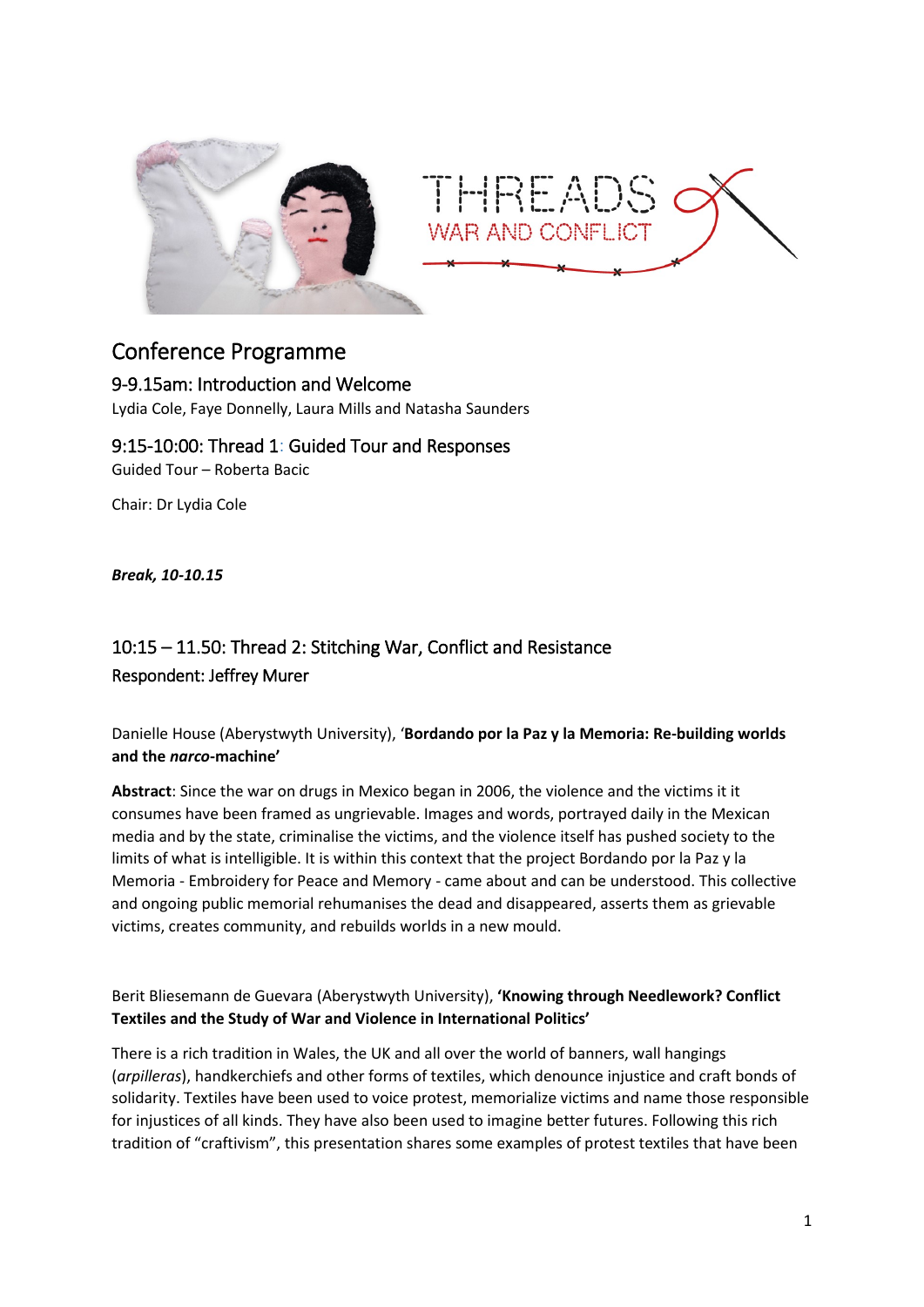made in response to various current events (refugees, UK universities strikes) and of textiles produced by rural communities in Colombia, and invites you to get involved.

#### Clare Hunter (Author: Threads of Life), **'A Sense of Self Description'**

The banner-maker and community textile artist Clare Hunter will explore how and why sewing is often chosen as a medium for self-expression by those living in adversity as a way to assert their identity, provide eye-witness accounts, archive experiences and make their voices heard when they have been silenced. Examining the tactile, therapeutic and practical aspects of needlework Clare would like to involve participants in making a small collective signature panel.

Darya Tsymbalyuk (University of St Andrews) & Nicola Anne Montague (Dundee Embroiderer's Guild), '**Mapping home'**

The presentation will invite participants to draw and remember their hometowns, and then will reflect upon the use of mental mapping in research and art, providing examples from the Donbas Odyssey project (Ukraine).

*Lunch Break, 11.50 – 1.10*

# 1.10 – 2.45: Thread 3: Art, Textile and Representation Respondent: Chris Peys

## **Roxani Krystalli (Tufts University, University of St Andrews - Visiting Scholar), 'Weaving memory: The politics of former combatants in Colombia'**

Memory initiatives often leave out the narratives of former combatants. This is a common criticism that former combatants of the Revolutionary Armed Forces of Colombia (FARC) have leveled against the Colombian state during its transition from armed conflict. In an attempt to address this gap, state officials and NGO partners have traveled to transition zones for demobilizing combatants in order to conduct 'memory workshops,' which consist of commemorative acts involving stitching, drawing, and more narrative components. In this presentation, I will discuss some of the key insights arising from observation of such workshops between October 2018 - February 2019, as well as elaborate on how these interventions illuminate questions about power and politics during the timeof-not-war-not-peace.

**Maria Dalton and Taryn Sheppard (University of St Andrews),** 'The Quilt on the Wall: Gender, Representation and Processes of Change in the Murals of Northern Ireland'

**Abstract**: Guns. Balaclavas. Prisoners. Hunger strikers. These images have dominated Northern Ireland's war-torn walls in the form of murals for the past fifty years, now forming one of the most instantly recognizable aspects of Northern Irish culture. The use of murals as territory demarcation, signifiers of influence, celebrations of historical achievements, and expressions of suffering was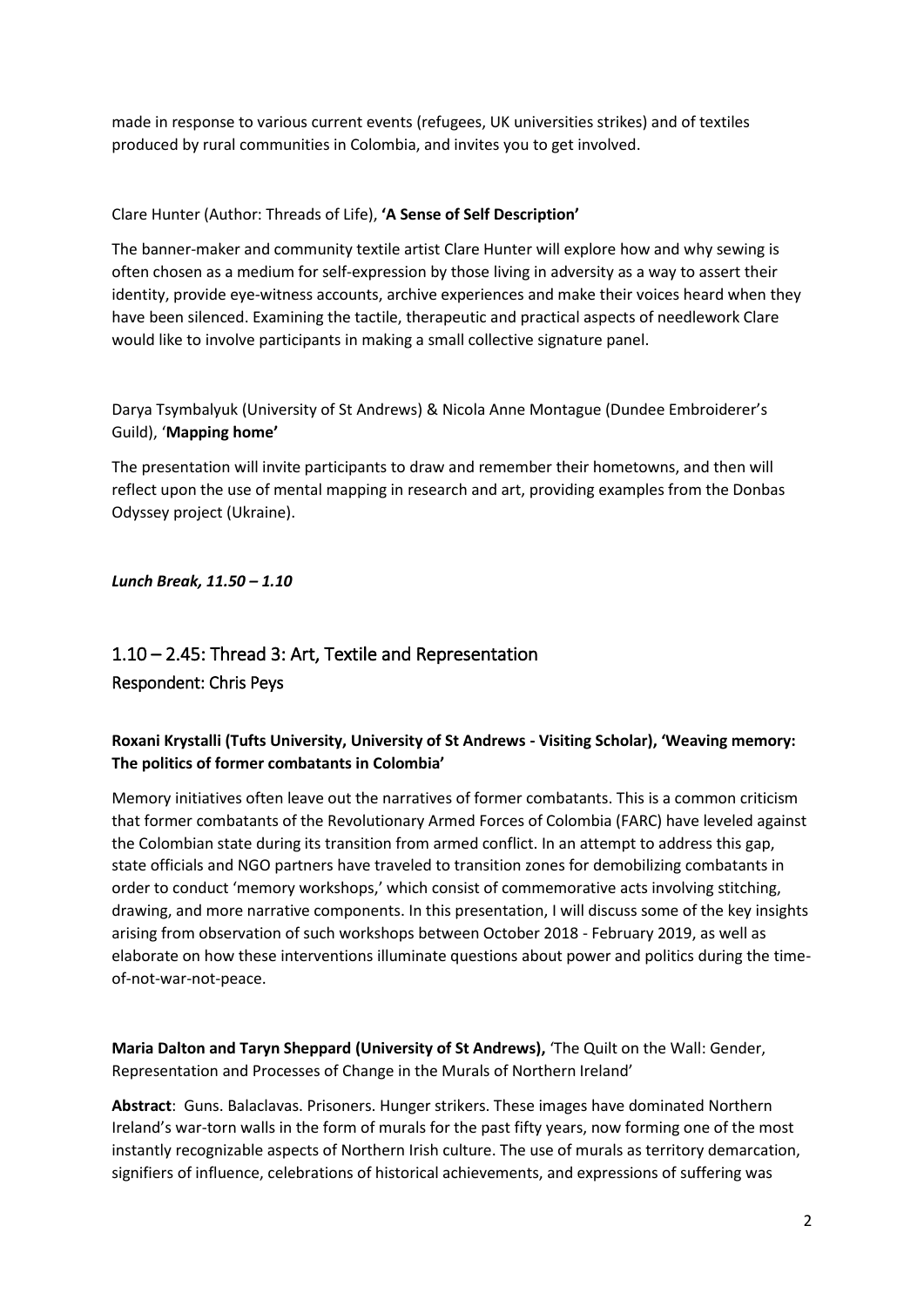commonplace during Northern Ireland's troubled conflict. However, recent years has seen the emergence of new murals seeking to abandon this militarized style and focus on positive imagery of change, including an increasing number of murals created by, or featuring, women. In particular, on a wall in the Lower Shankill estate, stands a graphic of a women's peace quilt. Focusing specifically on the story of this quilt, this presentation explores this unique overlap between textiles and murals. In so doing, it will consider the significance of Belfast's changing visual landscape, illustrating the power of murals as visually communicative markers of the temperament of a post-conflict society, and the gendered stories they tell.

#### Giovanna Di Mauro (University of St Andrews**), 'Visual Representations of Everyday Life in Transnistria'**

Literature on photography and political violence is growing rapidly, addressing subjects such as representation of war (Sontag, 1977; 2004); representations of soldiers (Kennedy, 2009), postconflict memory (Milton, 2014: Möller, 2013), and artistic witnessing (Danchev, 2016; Möller, 2017). As photographs often carry more meaning than written words (Schwark, 2017) to the point that they can inspire words (Barkawi, 2009), photography represents an important instrument for depicting violence. After all, it is through photographs that we habitually look at violent conflicts, often taking place far away, and give meaning to them.

This paper explores the work of Anton Polyakov, Anya Galatonova and Ramin Mazur, three Transnistrian photographers who document everyday life in the separatist region – in 1990, Transnistrian officials declared the state's independence from Moldova, but to date Transnistria remains unrecognised. These artists belong to a new generation of photographers who aim to challenge Western stereotypes of the Transnistrian conflict, and of life in the de-facto state. Via photographs and semi-structured interviews, the paper presents the origins of their work and how they developed it. The paper also demonstrates the degree to which international media and nongovernmental organisations played a role in the making and diffusing of these photographs. Through the application of Pierre Bourdieu's social theory, the paper tries to assess: 1) to what extent these photographers can be considered politically engaged; 2) how international actors have contributed to the transnationalisation of the Transnistrian artistic field.

#### *Break, 2.45 – 3*

## 3-4: Thread 4: Weaving it Together: Stitch in Research and as Pedagogy

An open session with prompts on *Threads, War and Conflict* in pedagogy from Lydia Cole, Faye Donnelly, Laura Mills and Natasha Saunders.

There will be time for participants to (continue to) engage in stitch in this part of the programme.

## 4-5pm – Closing remarks and Future Plans

6pm - Conference Dinner @ tbc